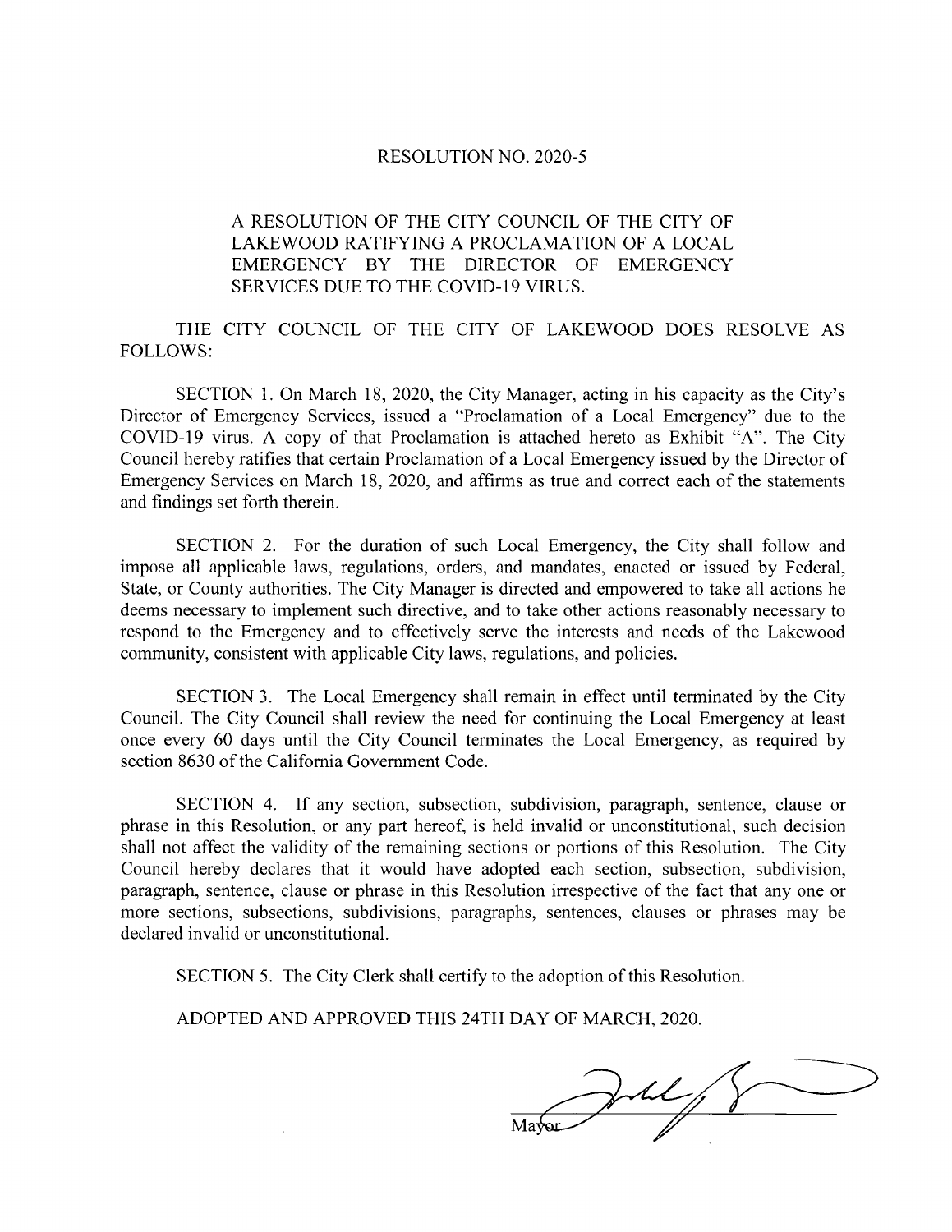Resolution No. 2020-5 Page 2

ATTEST:

City Clerk May Derry